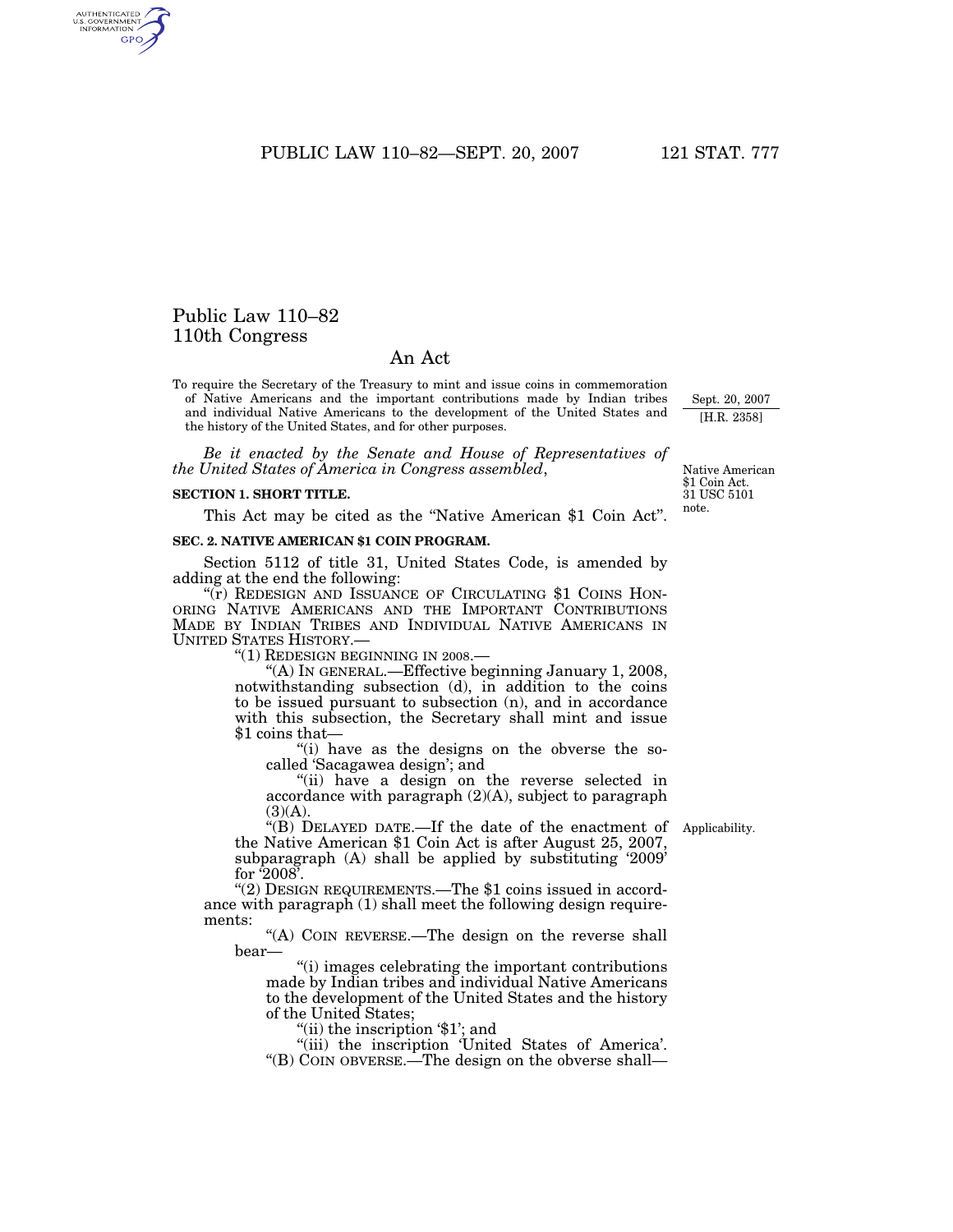''(i) be chosen by the Secretary, after consultation with the Commission of Fine Arts and review by the Citizens Coinage Advisory Committee; and

"(ii) contain the so-called 'Sacagawea design' and the inscription 'Liberty'.

''(C) EDGE-INCUSED INSCRIPTIONS.—

''(i) IN GENERAL.—The inscription of the year of minting and issuance of the coin and the inscriptions 'E Pluribus Unum' and 'In God We Trust' shall be edge-incused into the coin.

''(ii) PRESERVATION OF DISTINCTIVE EDGE.—The edge-incusing of the inscriptions under clause (i) on coins issued under this subsection shall be done in a manner that preserves the distinctive edge of the coin so that the denomination of the coin is readily discernible, including by individuals who are blind or visually impaired.

''(D) REVERSE DESIGN SELECTION.—The designs selected for the reverse of the coins described under this subsection—

''(i) shall be chosen by the Secretary after consultation with the Committee on Indian Affairs of the Senate, the Congressional Native American Caucus of the House of Representatives, the Commission of Fine Arts, and the National Congress of American Indians;

''(ii) shall be reviewed by the Citizens Coinage Advisory Committee;

"(iii) may depict individuals and events such as—

''(I) the creation of Cherokee written language;

''(II) the Iroquois Confederacy;

''(III) Wampanoag Chief Massasoit;

''(IV) the 'Pueblo Revolt';

''(V) Olympian Jim Thorpe;

"(VI) Ely'S. Parker, a general on the staff of General Ulysses S. Grant and later head of the Bureau of Indian Affairs; and

''(VII) code talkers who served the United States Armed Forces during World War I and World War II; and

" $(iv)$  in the case of a design depicting the contribution of an individual Native American to the development of the United States and the history of the United States, shall not depict the individual in a size such that the coin could be considered to be a '2-headed' coin.

"(3) ISSUANCE OF COINS COMMEMORATING 1 NATIVE AMER-ICAN EVENT DURING EACH YEAR.-

"(A) In GENERAL.—Each design for the reverse of the \$1 coins issued during each year shall be emblematic of 1 important Native American or Native American contribution each year.

''(B) ISSUANCE PERIOD.—Each \$1 coin minted with a design on the reverse in accordance with this subsection for any year shall be issued during the 1-year period beginning on January 1 of that year and shall be available throughout the entire 1-year period.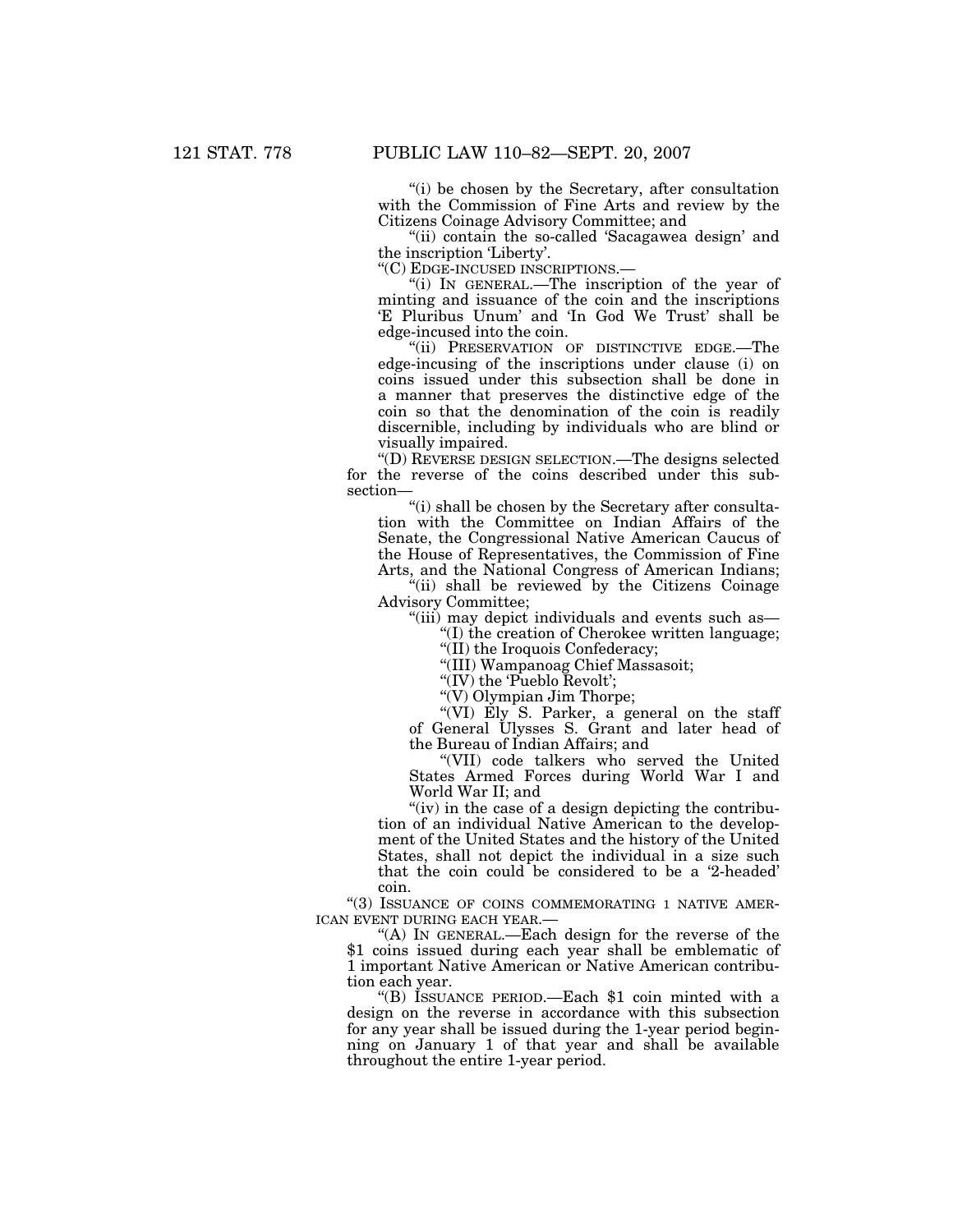''(C) ORDER OF ISSUANCE OF DESIGNS.—Each coin issued under this subsection commemorating Native Americans and their contributions—

"(i) shall be issued, to the maximum extent practicable, in the chronological order in which the Native Americans lived or the events occurred, until the termination of the coin program described in subsection (n); and

"(ii) thereafter shall be issued in any order determined to be appropriate by the Secretary, after consultation with the Committee on Indian Affairs of the Senate, the Congressional Native American Caucus of the House of Representatives, and the National Congress of American Indians.<br>"(4) ISSUANCE OF NUMISMATIC COINS.—The Secretary may

mint and issue such number of \$1 coins of each design selected under this subsection in uncirculated and proof qualities as the Secretary determines to be appropriate.

"(5) QUANTITY.—The number of  $$1 \text{ coins minted and issued}$ in a year with the Sacagawea-design on the obverse shall be not less than 20 percent of the total number of \$1 coins minted and issued in such year.''.

## **SEC. 3. TECHNICAL AND CONFORMING AMENDMENTS.**

Section  $5112(n)(1)$  of title 31, United States Code, is amended—

(1) by striking the paragraph designation and heading and all that follows through "Notwithstanding subsection  $(d)$ " and inserting the following:

"(1) REDESIGN BEGINNING IN 2007.—Notwithstanding subsection (d)";

(2) by striking subparagraph (B); and

(3) by redesignating clauses (i) and (ii) as subparagraphs (A) and (B), respectively, and indenting the subparagraphs appropriately.

#### **SEC. 4. REMOVAL OF BARRIERS TO CIRCULATION OF \$1 COIN.**

31 USC 5112 note.

(a) IN GENERAL.—In order to remove barriers to circulation, the Secretary of the Treasury shall carry out an aggressive, costeffective, continuing campaign to encourage commercial enterprises to accept and dispense \$1 coins that have as designs on the obverse the so-called ''Sacagawea design''.